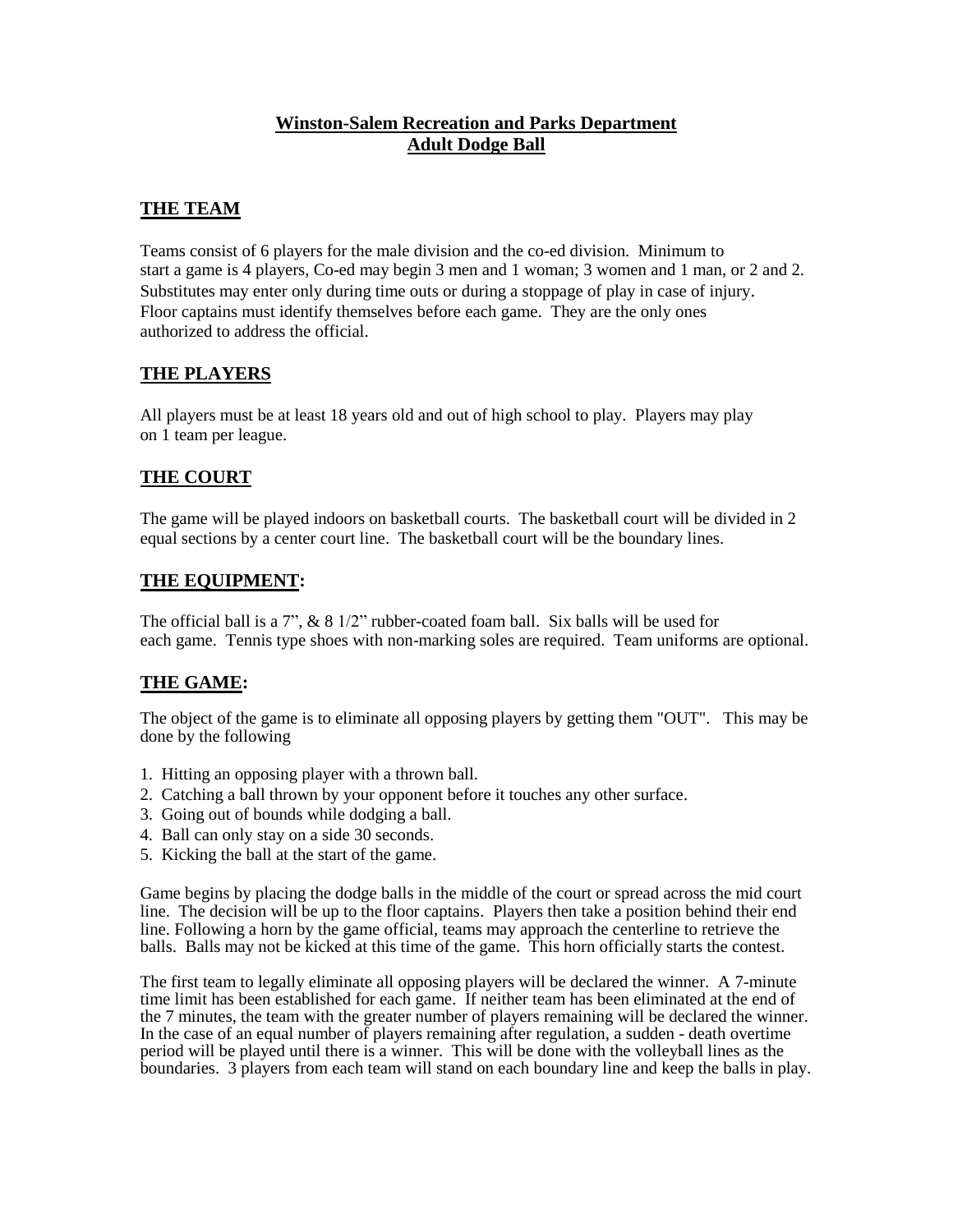## **TIME OUTS & SUBSTITUTIONS**

Each team will be allowed one 30 second timeout per game. During the timeout a team may substitute players into the game. No timeouts are allowed in the overtime period. **Only players who did not start the beginning of the game may be substituted.** No player who has been eliminated during the game may reenter. Players may only substitute players of the same sex, males replace males & females replace females.

## **PROTESTS**

**Protests will only be accepted in cases involving use of an ineligible player. Protests of judgment calls will not be accepted.** 

## **RULE ENFORCEMENT**

Rules will be enforced primarily by the **"honor system"**. Players will be expected to rule whether or not a hit was legal or whether they were legally eliminated. All contests will be supervised by a game official. The game official's responsibility will be to rule on any situation in which teams cannot agree. This includes rulings on all legal hits, out-ofbounds, center court crossings or 10-second violations.

# **ALL GAME OFFICIALS DECISIONS ARE FINAL - NO EXCEPTIONS.**

### **RETRIEVING BALLS OUT OF BOUNDS**

When balls go out of bounds, a player must leave and enter the playing court by the baseline. They are not allowed to go out of the sidelines.

### **BOUNDARIES**

During play all players must remain within the boundary lines. Players may leave the boundaries only to retrieve stray balls. No player may step over the center line. Any player who does so will be called "out". Players can not be eliminated while retrieving a ball out of bounds. Players must be inbounds to be eliminated or to throw the ball at opposing players. **Players can not go out of bounds to dodge a ball. If this occurs, the player will be called out.**

### **BALL POSSESSION**

A ball can stay on a side 30 seconds.

### **DEADBALL**

A player cannot be eliminated on dead ball situations. A ball is dead when it hits the playing surface, ceiling, wall, any part of the basketball goal, or hits off of another player.